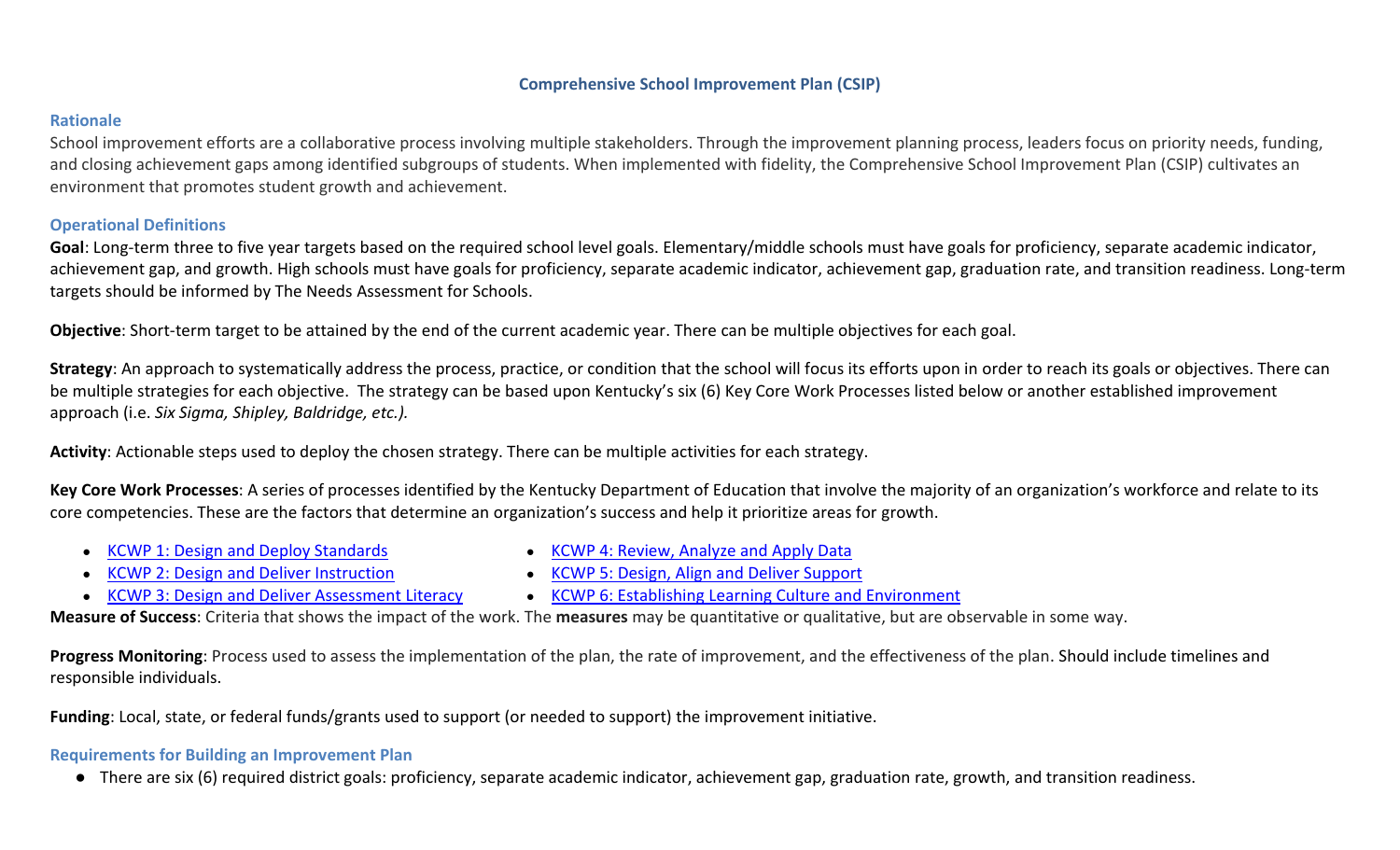- The required school goals include the following:
	- o For elementary/middle school, these include: proficiency, separate academic indicator, achievement gap, and, growth.
	- o For high school, these include: proficiency, separate academic indicator, achievement gap, graduation rate, and transition readiness.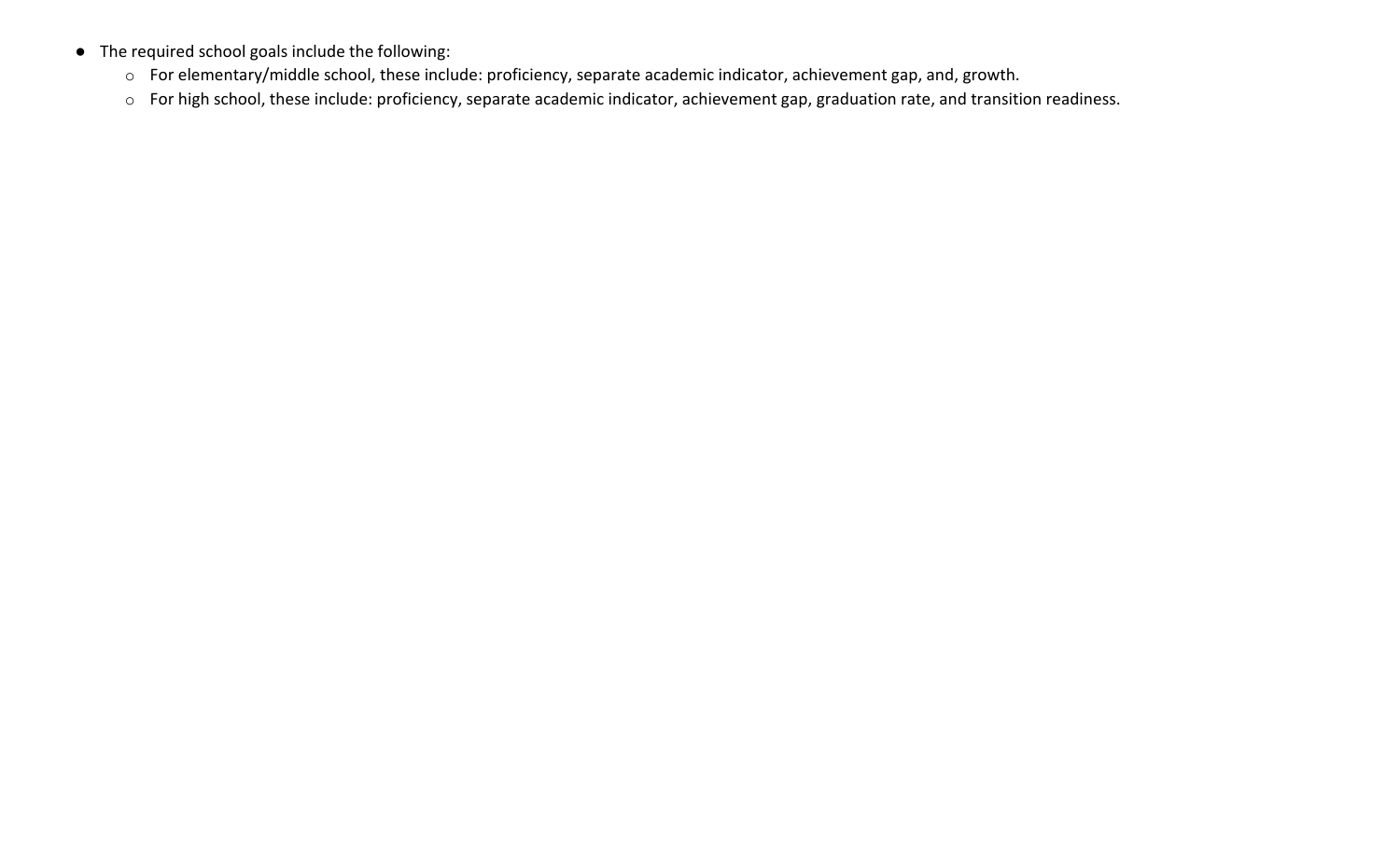# **1: Proficiency Goal**

| <b>Content Area</b>                   | 2019                        | 2020                               | 2021 | 2022                      | 2023                       | 2024           |
|---------------------------------------|-----------------------------|------------------------------------|------|---------------------------|----------------------------|----------------|
| <b>Reading</b>                        | 66%                         | No Data due to COVID.              | 69   | 71                        | 73                         | 74             |
| <b>Math</b>                           | 61.6%                       |                                    | 65   | 67                        | 69                         | 71             |
|                                       |                             |                                    |      |                           |                            |                |
| <b>Objective</b>                      | <b>Strategy</b>             | <b>Activities</b>                  |      | <b>Measure of Success</b> | <b>Progress Monitoring</b> | <b>Funding</b> |
| <b>Objective 1</b>                    | KCWP 2: Design and          | Implement training on core         |      | KPREP, MAP,               |                            | \$0.00         |
| 10 <sup>th</sup> Grade - Increase the | Deliver Instruction (How    | instructional strategies that      |      | Formative                 |                            |                |
| percentage of students                | will they learn it?)        | should be present in classroom     |      | Assessment Data,          |                            |                |
| scoring proficient in KPREP           |                             | instruction across content areas.  |      | Walk Through Data,        |                            |                |
| Reading from 66% in 2019              | Due to significant turnover |                                    |      | <b>Teacher Evaluation</b> |                            |                |
| to 69% in 2021.                       | in recent years, there is a |                                    |      |                           |                            |                |
|                                       | need to instruct teachers   |                                    |      |                           |                            |                |
| $9th$ Grade – Increase                | in core reading             |                                    |      |                           |                            |                |
| Reading proficiency on the            | comprehension strategies.   |                                    |      |                           |                            |                |
| <b>MAP</b> assessment.                | <b>KCWP 6: Establishing</b> | Principals / Counselors / Coaches  |      | KPREP, MAP,               |                            | \$0.00         |
| From 50.6% projected                  | Learning Culture and        | will goal set with students        |      | Formative                 |                            |                |
| proficiency to 55% in                 | Environment (What will we   | performing in the 25% to 49%ile    |      | Assessment Data,          |                            |                |
| 2021.                                 | do if they know it already, | on the Fall / Winter MAP           |      | Walk Through Data,        |                            |                |
|                                       | don't know it, or need      | assessment to establish clear      |      | <b>Teacher Evaluation</b> |                            |                |
|                                       | other support?)             | goals and identify strategies for  |      |                           |                            |                |
|                                       |                             | growth with individual students.   |      |                           |                            |                |
|                                       | Develop a growth mindset    | (Utilizing Student Profile Report) |      |                           |                            |                |
|                                       | with students.              |                                    |      |                           |                            |                |
|                                       | KCWP 1: Design and          | ACT / Essential Standards -        |      | <b>Crosswalk Document</b> |                            | \$0.00         |
|                                       | Deploy Standards (What      | <b>Obtain/ Create Cross walk</b>   |      |                           |                            |                |
|                                       | should students know and    | documentsas predictors of          |      |                           |                            |                |
|                                       | be able to do?)             | achievement. ACT Blue Prints       |      |                           |                            |                |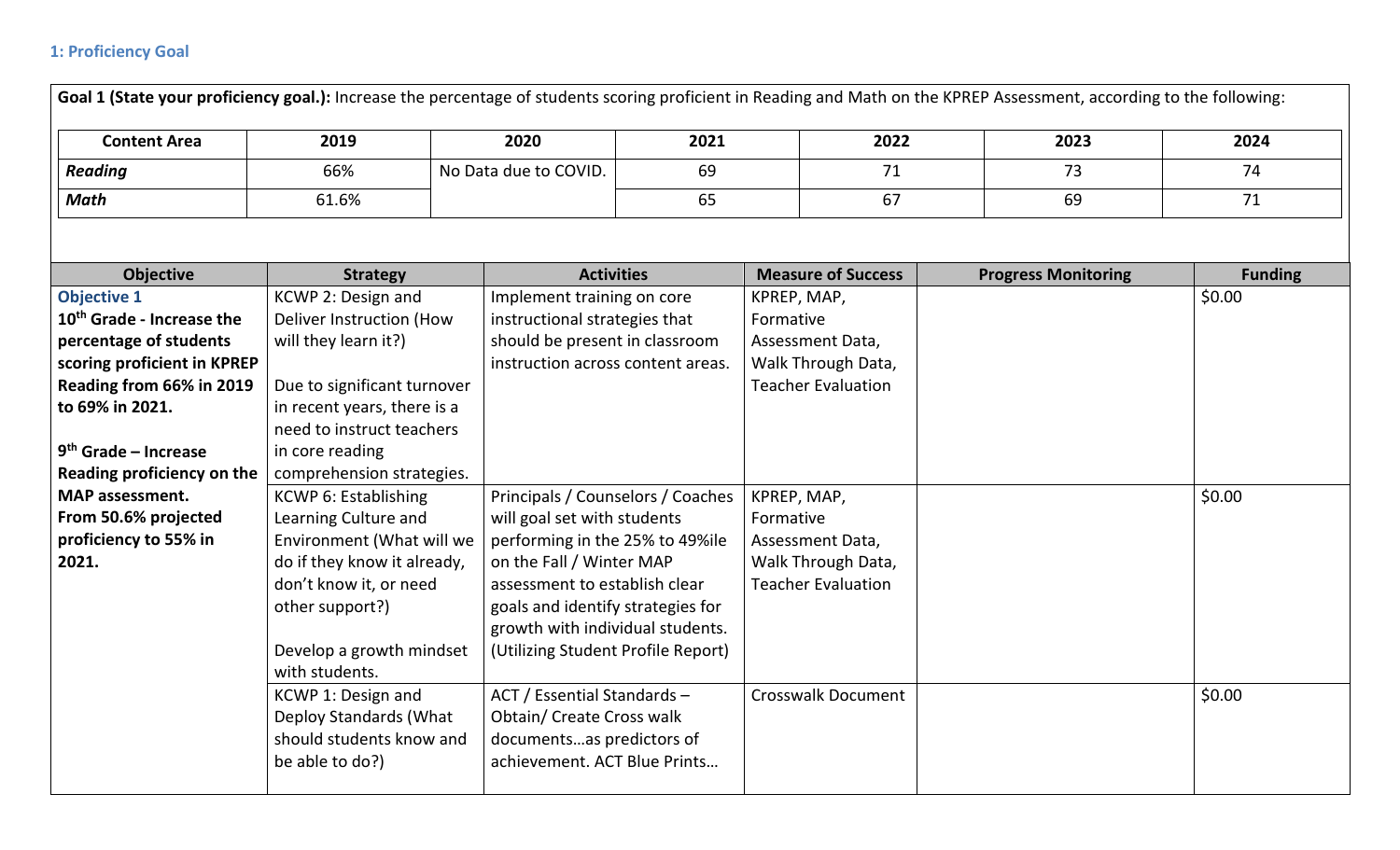|                                       | <b>Utilize National Resources</b> | Understanding the                  |                           |        |
|---------------------------------------|-----------------------------------|------------------------------------|---------------------------|--------|
|                                       | to Align Local Standards.         | Assessments                        |                           |        |
|                                       |                                   |                                    |                           |        |
|                                       |                                   |                                    |                           | \$0.00 |
| <b>Objective 2</b>                    | KCWP 2: Design and                | Implement training on core         | KPREP, MAP,               |        |
| 10 <sup>th</sup> Grade - Increase the | Deliver Instruction (How          | instructional strategies that      | Formative                 |        |
| percentage of students                | will they learn it?)              | should be present in math          | Assessment Data,          |        |
| scoring proficient in KPREP           |                                   | instruction.                       | Walk Through Data,        |        |
| Math from 61.6% in 2019               | Due to significant turnover       |                                    | <b>Teacher Evaluation</b> |        |
| to 65% in 2021.                       | in recent years, there is a       |                                    |                           |        |
|                                       | need to instruct teachers         |                                    |                           |        |
| $9th$ Grade – Increase Math           | in core reading                   |                                    |                           |        |
| proficiency on the MAP                | comprehension strategies.         |                                    |                           |        |
| assessment.                           | <b>KCWP 6: Establishing</b>       | Principals / Counselors / Coaches  | KPREP, MAP,               | \$0.00 |
| From 34.8% to 45% in                  | Learning Culture and              | will goal set with students        | Formative                 |        |
| 2021                                  | Environment (What will we         | performing in the 25% to 49%ile    | Assessment Data,          |        |
|                                       | do if they know it already,       | on the Fall / Winter MAP           | Walk Through Data,        |        |
|                                       | don't know it, or need            | assessment to establish clear      | <b>Teacher Evaluation</b> |        |
|                                       | other support?)                   | goals and identify strategies for  |                           |        |
|                                       |                                   | growth with individual students.   |                           |        |
|                                       | Develop a growth mindset          | (Utilizing Student Profile Report) |                           |        |
|                                       | with students.                    |                                    |                           |        |
|                                       | KCWP 1: Design and                | ACT / Essential Standards -        | <b>Crosswalk Document</b> | \$0.00 |
|                                       | Deploy Standards (What            | Obtain/ Create Cross walk          |                           |        |
|                                       | should students know and          | documentsas predictors of          |                           |        |
|                                       | be able to do?)                   | achievement. ACT Blue Prints       |                           |        |
|                                       |                                   | Understanding the                  |                           |        |
|                                       | <b>Utilize National Resources</b> | Assessments                        |                           |        |
|                                       | to Align Local Standards.         |                                    |                           |        |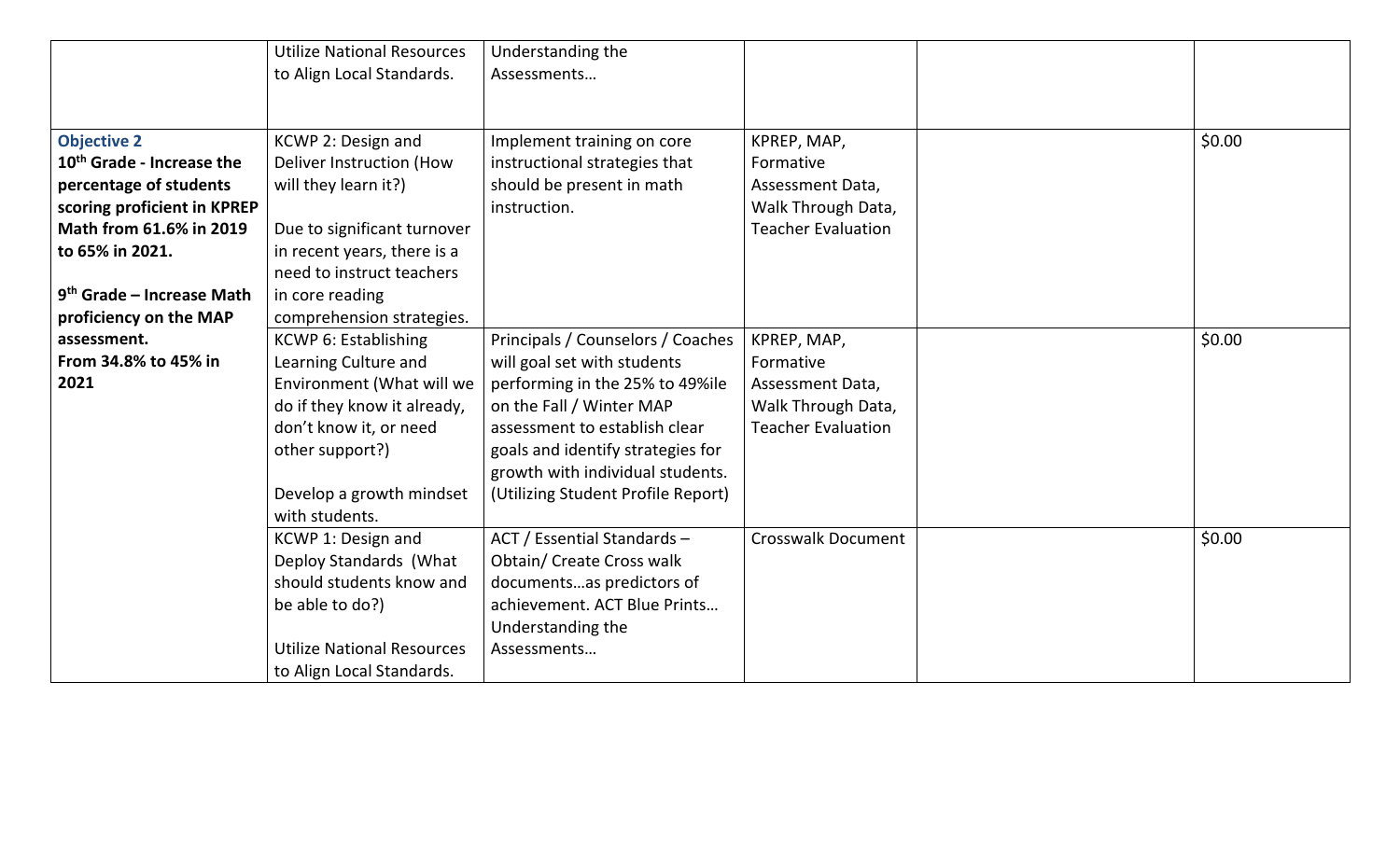|                               |                          |                                                                                                                                                                                         |                           | Goal 2 (State your separate academic indicator goal.) To increase the proficiency rate of students in Writing as follows: Writing 2019, 54% to 77% by 2030. |                |
|-------------------------------|--------------------------|-----------------------------------------------------------------------------------------------------------------------------------------------------------------------------------------|---------------------------|-------------------------------------------------------------------------------------------------------------------------------------------------------------|----------------|
| <b>Objective</b>              | <b>Strategy</b>          | <b>Activities</b>                                                                                                                                                                       | <b>Measure of Success</b> | <b>Progress Monitoring</b>                                                                                                                                  | <b>Funding</b> |
| <b>Objective 1:</b>           | KCWP 2: Design and       | Admin/Coaches will provide                                                                                                                                                              | On-Demand                 |                                                                                                                                                             | \$0.00         |
| To increase the proficiency   | Deliver Instruction (How | training on the revised OCS                                                                                                                                                             | Feedback                  |                                                                                                                                                             |                |
| rate of the students in       | will they learn it?)     | Writing Plan and writing and                                                                                                                                                            | <b>Observation Data</b>   |                                                                                                                                                             |                |
| <b>Writing and Science as</b> |                          | high-leverage instructional                                                                                                                                                             | <b>Student Feedback</b>   |                                                                                                                                                             |                |
| follows: Writing from 53.9    |                          | strategies for writing across all                                                                                                                                                       | CFA's                     |                                                                                                                                                             |                |
| to 60 in 2021.                |                          | content areas.                                                                                                                                                                          |                           |                                                                                                                                                             |                |
|                               |                          | Admin / Coaches will provide on-<br>going support and monitoring of<br>writing instruction across all<br>content areas.<br>Teachers will implement the<br>Writing Plan and use targeted |                           |                                                                                                                                                             |                |
|                               |                          | strategies for writing instruction<br>in all classrooms.                                                                                                                                |                           |                                                                                                                                                             |                |
|                               | KCWP 1: Design and       | Professional learning around the                                                                                                                                                        | Google Forms              |                                                                                                                                                             | \$0.00         |
|                               | Deploy Standards (What   | development of Essential                                                                                                                                                                | Feedback                  |                                                                                                                                                             |                |
|                               | should students know and | Standards will continue for the                                                                                                                                                         | <b>PLC Notes</b>          |                                                                                                                                                             |                |
|                               | be able to do?)          | duration of the 20 - 21 school                                                                                                                                                          | <b>ACT</b>                |                                                                                                                                                             |                |
|                               | Focus: All learners.     | year.                                                                                                                                                                                   |                           |                                                                                                                                                             |                |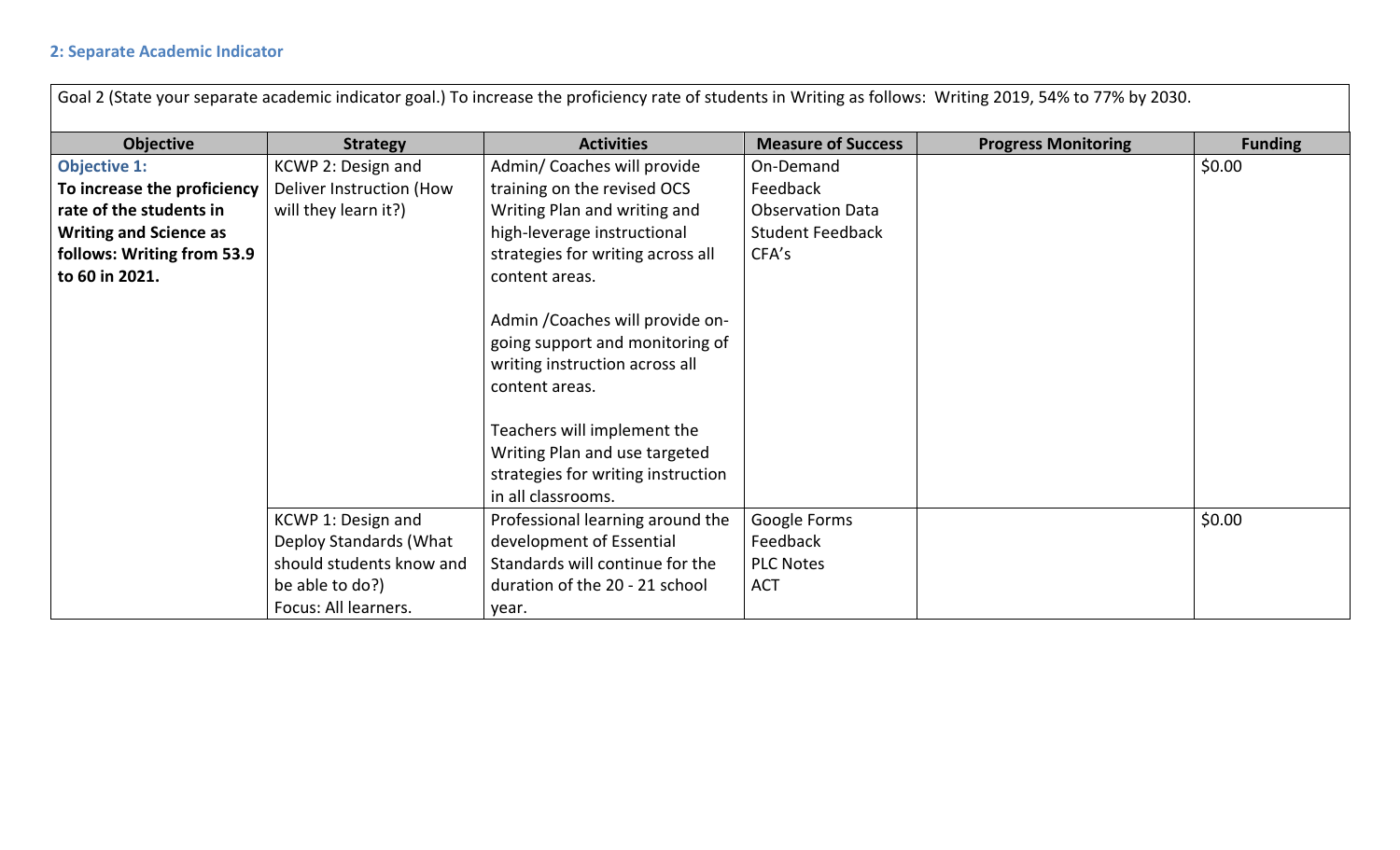## **3: Achievement Gap**

**Goal 3 (State your achievement gap goal.):** Increase the percentage of students in the GAP Group in Reading and Math, according to KPREP and ACT BM according to the following:

Reading KPREP – to AA, Hispanic to 50% by 2024

Math KPREP – to AA, Hispanic to 45% by 2024

ACT Reading % Meeting BM – to AA and Hispanic to 50% by 2024

ACT Math % Meeting BM – to AA and Hispanic to 42% by 2024

| <b>Objective</b>            | <b>Strategy</b>              | <b>Activities</b>                  | <b>Measure of Success</b> | <b>Progress Monitoring</b> | <b>Funding</b> |
|-----------------------------|------------------------------|------------------------------------|---------------------------|----------------------------|----------------|
| <b>Objective 1</b>          | KCWP 6 - Establishing        | Develop an ADHOC committee         | Development of a          |                            | \$0.00         |
| Increase the percentage of  | Learning Culture and         | under the MTSS - Academic to       | protocol that will be     |                            |                |
| students scoring proficient | Environment (What will we    | specifically wrap around           | utilized to support       |                            |                |
| for the following groups    | do if they know it already,  | <b>Culturally Responsive</b>       | the identified GAP        |                            |                |
| according to the following: | don't know it, or need       | Interventions and Supports for     | population students.      |                            |                |
| <b>Reading</b>              | other support?)              | Minority students, specifically    |                           |                            |                |
| AA - from 38.7% in 2019 to  |                              | Hispanic and African American.     |                           |                            |                |
| 45% in 2021.                | Develop an understanding     |                                    |                           |                            |                |
| Hispanic - from 43.1% in    | of the learning needs of     |                                    |                           |                            |                |
| 2019 to 48% in 2021.        | our identified GAP           |                                    |                           |                            |                |
|                             | populations.                 |                                    |                           |                            |                |
| <b>Math</b>                 | KCWP 4 - Review, analyze     | Principals / Counselors / Coaches  | <b>KREP</b>               |                            | \$0.00         |
| AA - from 26.7% in 2019 to  | and apply data. (How will    | will goal set with students        | <b>MAP</b>                |                            |                |
| 30% in 2021.                | we know they have            | performing in the 25% to 75%ile    | Pre-ACT                   |                            |                |
| Hispanic - from 30.5% in    | learned it?)                 | on the MAP assessment to           | <b>ACT</b>                |                            |                |
| 2019 to 35% in 2021.        |                              | establish clear goals and identify |                           |                            |                |
|                             | Goal setting with individual | strategies for growth with         |                           |                            |                |
|                             | students.                    | individual students. (Utilizing    |                           |                            |                |
|                             |                              | Student Profile Report) As well as |                           |                            |                |
|                             |                              | students that did not hit          |                           |                            |                |
|                             |                              | benchmark on the Practice / Pre-   |                           |                            |                |
|                             |                              | ACT / ACT assessments.             |                           |                            |                |
| <b>Objective 2</b>          | KCWP 6 - Establishing        | Develop an ADHOC committee         | Development of a          |                            | \$0.00         |
|                             | Learning Culture and         | under the MTSS - Academic to       | protocol that will be     |                            |                |
|                             | Environment. (What will      | specifically wrap around           | utilized to support       |                            |                |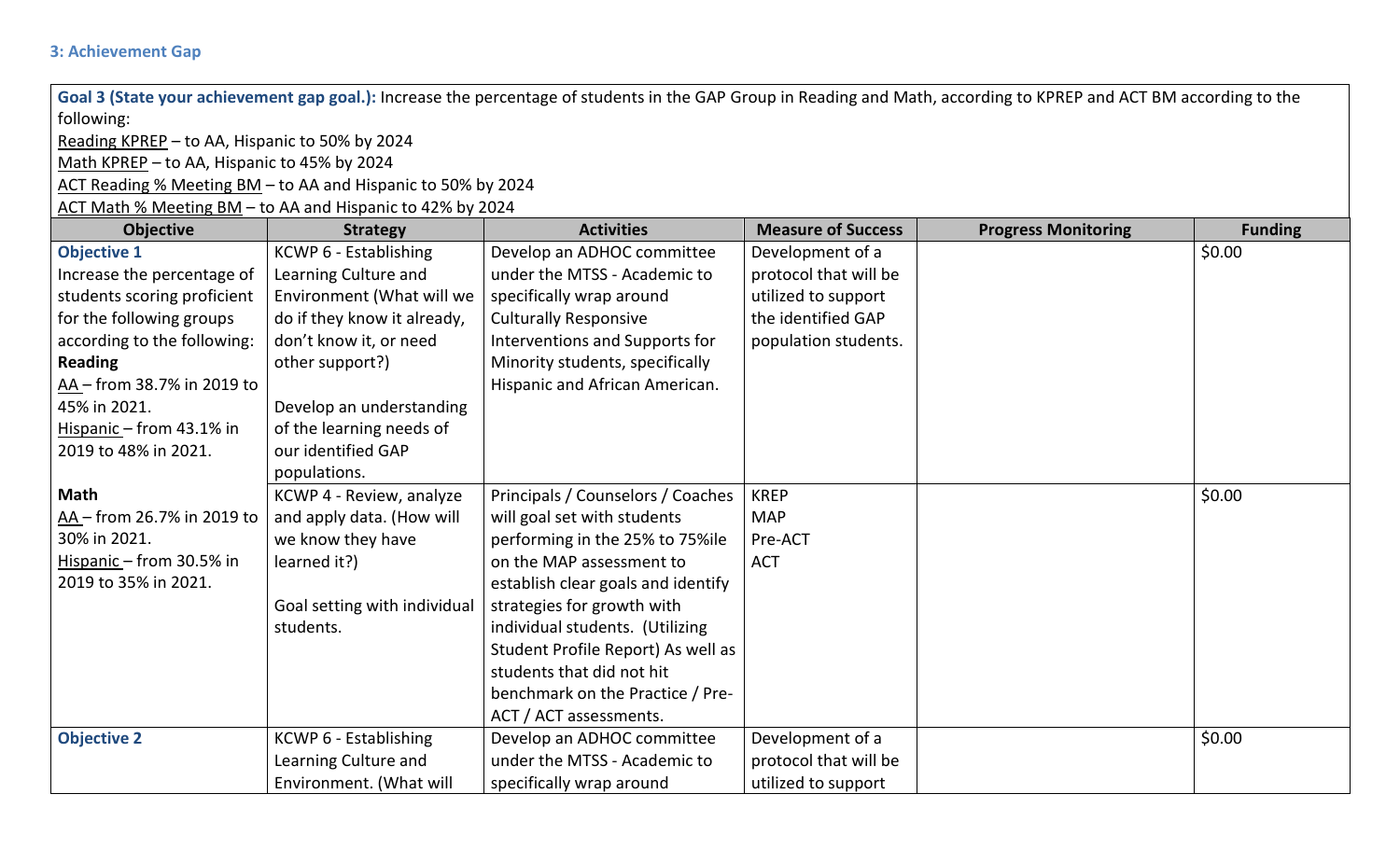| Increase the percentage of  | we do if they know it        | <b>Culturally Responsive</b>       | the identified GAP   |        |
|-----------------------------|------------------------------|------------------------------------|----------------------|--------|
| students meeting ACT BM     | already, don't know it, or   | Interventions and Supports for     | population students. |        |
| according to the following: | need other support?)         | Minority students, specifically    |                      |        |
|                             |                              | Hispanic and African American.     |                      |        |
| Reading                     | KCWP 4 - Review, analyze     | Principals / Counselors / Coaches  | <b>KREP</b>          | \$0.00 |
| AA – from 37.5% in 2019 to  | and apply data. (How will    | will goal set with students        | <b>MAP</b>           |        |
| 40% in 2021.                | we know they have            | performing in the 25% to 75%ile    | Pre-ACT              |        |
| Hispanic – from 43.9% in    | learned it?)                 | on the MAP assessment to           | <b>ACT</b>           |        |
| 2019 to 45% in 2021.        |                              | establish clear goals and identify |                      |        |
|                             | Goal setting with individual | strategies for growth with         |                      |        |
| Math                        | students.                    | individual students. (Utilizing    |                      |        |
| AA – from 25% in 2019 to    |                              | Student Profile Report) As well as |                      |        |
| 30% in 2021.                |                              | students that did not hit          |                      |        |
| Hispanic – from 31.6% in    |                              | benchmark on the Practice / Pre-   |                      |        |
| 2019 to 35% in 2021.        |                              | ACT / ACT assessments.             |                      |        |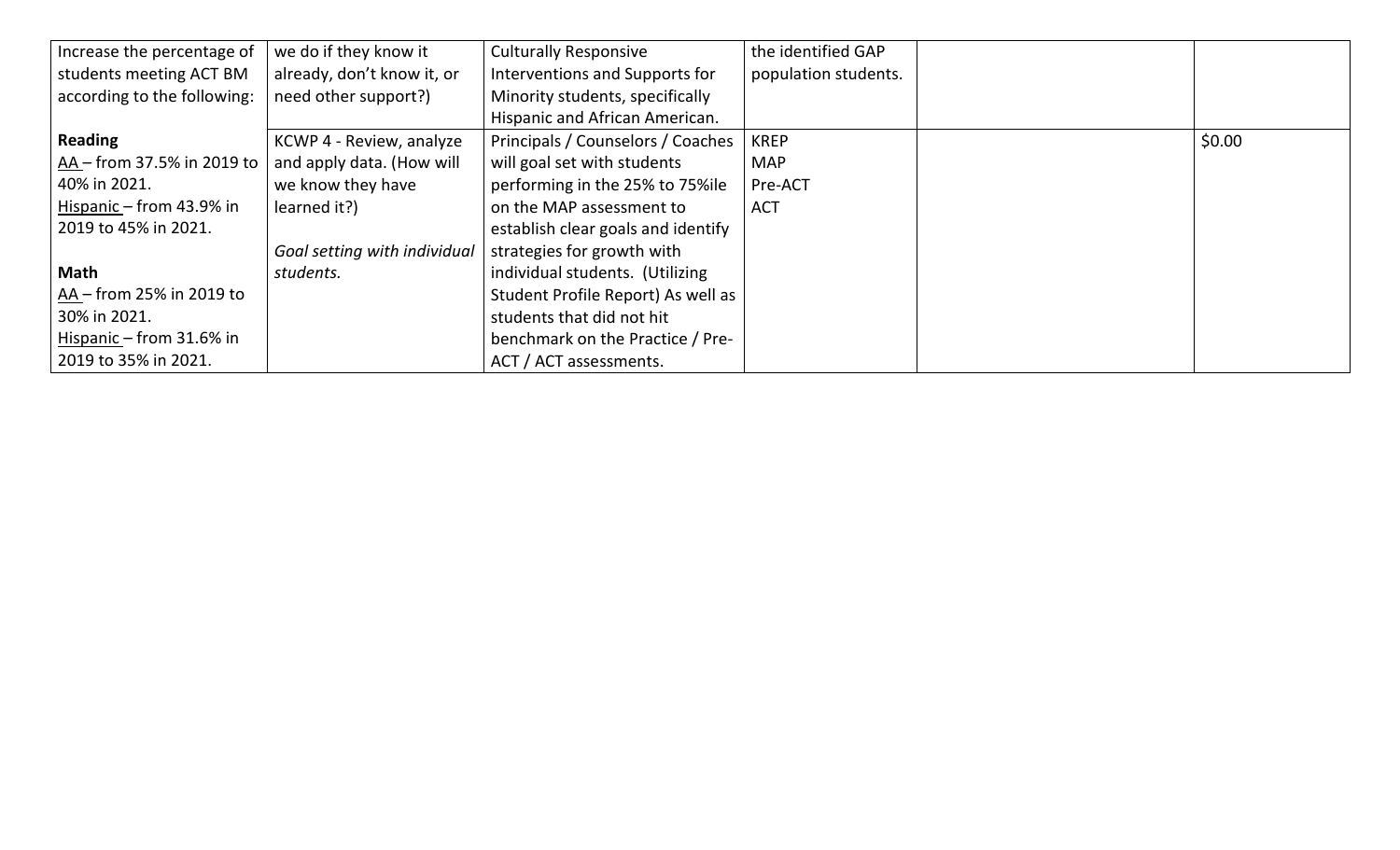# **4: Transition Readiness**

**Goal 4 (State your transition readiness goal.):** Increase the percentage of students who are Transition Ready according to the following: Academic Readiness – from 70.5% in 2018 to 76% by 2024. Career Readiness – from 12.8% in 2018 to 25% by 2024.

| <b>Objective</b>                  | <b>Strategy</b>                  | <b>Activities</b>                   | <b>Measure of Success</b> | <b>Progress Monitoring</b> | <b>Funding</b> |
|-----------------------------------|----------------------------------|-------------------------------------|---------------------------|----------------------------|----------------|
| <b>Objective 1</b>                | KCWP 5: Design, Align,           | Leadership will create a school     | EOC's                     |                            |                |
| Increase the percentage of        | <b>Deliver Support Processes</b> | wide support system that            | <b>CTE Completion</b>     |                            |                |
| students in the career            | (What will we do if they         | identifies, guides and supports     |                           |                            |                |
| readiness track according         | know it already, don't           | students who are not achieving      |                           |                            |                |
| to:                               | know it, or need other           | at a level of success to support    |                           |                            |                |
| ALL Students - 12.8% in           | support?)                        | college readiness or who are not    |                           |                            |                |
| 2018 to 15% in 2021.              |                                  | choosing a college path that        |                           |                            |                |
|                                   | Students who are currently       | includes a student action plan for  |                           |                            |                |
| <b>Students with Disabilities</b> | not on a college track due       | college or career that is school    |                           |                            |                |
| – from 5% in 2018 to 8% in        | to lack of interest or           | and self-monitored.                 |                           |                            |                |
| 2021.                             | preparedness.                    |                                     |                           |                            |                |
|                                   |                                  | Implement and commit to             |                           |                            |                |
|                                   |                                  | purposeful, scheduled               |                           |                            |                |
|                                   |                                  | monitoring efforts in accordance    |                           |                            |                |
|                                   |                                  | with continuous improvement         |                           |                            |                |
|                                   |                                  | needs                               |                           |                            |                |
|                                   |                                  | Incorporate professional            |                           |                            |                |
|                                   |                                  | knowledge of best practice and      |                           |                            |                |
|                                   |                                  | high yield strategies with          |                           |                            |                |
|                                   |                                  | knowledge of personalized           |                           |                            |                |
|                                   |                                  | student needs to procure a          |                           |                            |                |
|                                   |                                  | unique match that will propel       |                           |                            |                |
|                                   |                                  | student achievement including       |                           |                            |                |
|                                   |                                  | research, action research and       |                           |                            |                |
|                                   |                                  | professional learning as it relates |                           |                            |                |
|                                   |                                  | to apathy and motivation.           |                           |                            |                |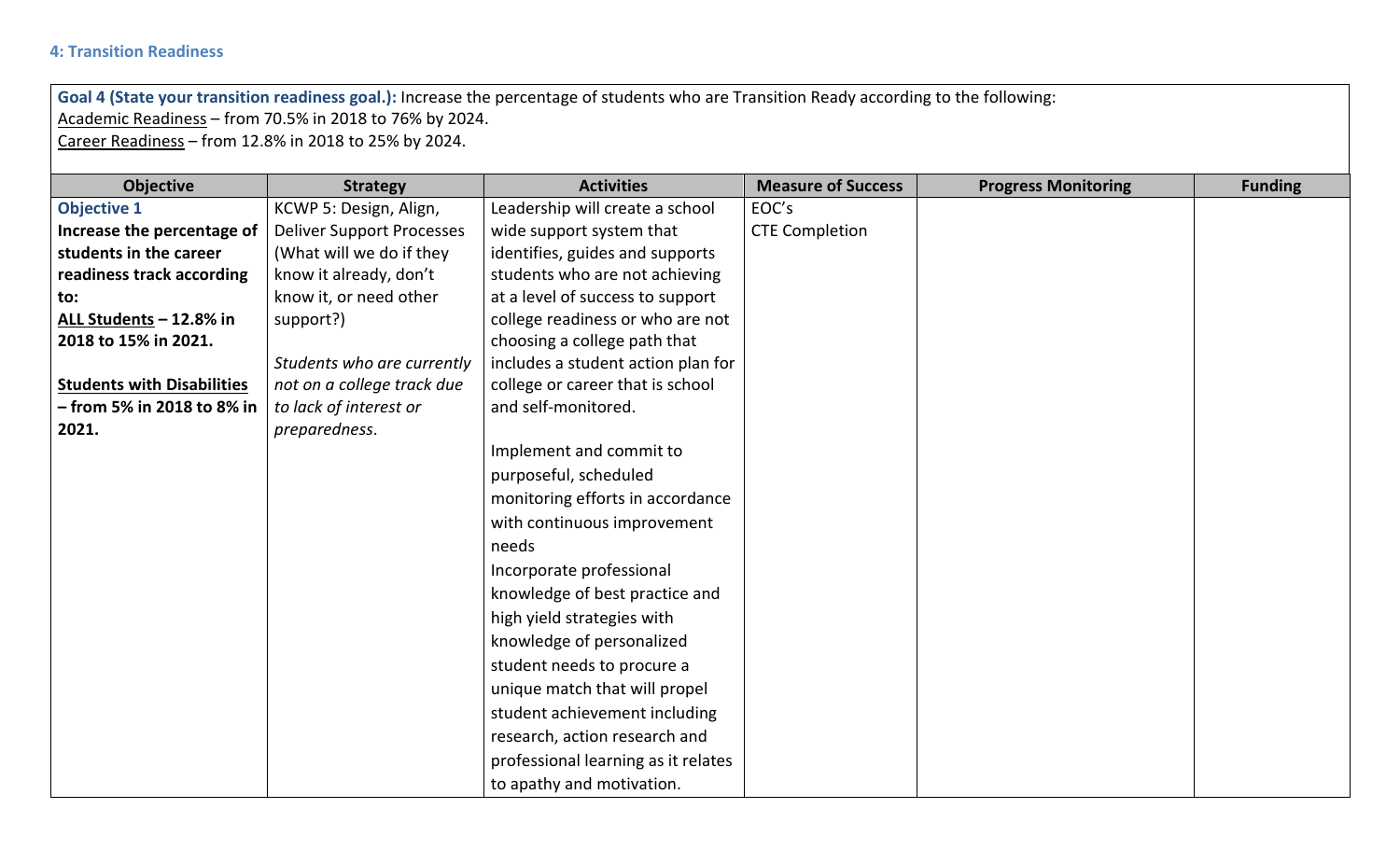| <b>Objective 1</b>                | KCWP 5: Design, Align,           | Staff will utilize the grade freeze | <b>Report Cards</b> |  |
|-----------------------------------|----------------------------------|-------------------------------------|---------------------|--|
| Decrease the percentage           | <b>Deliver Support Processes</b> | and progress checkpoints to         |                     |  |
| of students on the failure        | (What will we do if they         | monitor students that are failing   |                     |  |
| list according to the             | know it already, don't           | course or not on track to pass.     |                     |  |
| following:                        | know it, or need other           | Structures like LEAD and ESS will   |                     |  |
|                                   | support?)                        | be utilized to support students     |                     |  |
| From 920 in the Fall of           |                                  | that are struggling to increase     |                     |  |
| 2020 to 120 in the Spring         | <b>Focus: Increased number</b>   | credit attainment.                  |                     |  |
| of 2021.                          | of students on the failure       |                                     |                     |  |
|                                   | list, likely due to hybrid       |                                     |                     |  |
| <b>Students with Disabilities</b> | schedule and NTI.                |                                     |                     |  |
| – from 5% in 2018 to 8% in        |                                  |                                     |                     |  |
| 2021.                             | How does school                  |                                     |                     |  |
|                                   | leadership (teachers and         |                                     |                     |  |
|                                   | leaders) measure the             |                                     |                     |  |
|                                   | effectiveness of current         |                                     |                     |  |
|                                   | programs and initiatives         |                                     |                     |  |
|                                   | implemented in                   |                                     |                     |  |
|                                   | classrooms and school?           |                                     |                     |  |
|                                   | and                              |                                     |                     |  |
|                                   | How do stakeholders              |                                     |                     |  |
|                                   | determine which best             |                                     |                     |  |
|                                   | practice strategies will         |                                     |                     |  |
|                                   | meet the identified needs        |                                     |                     |  |
|                                   | of the students?                 |                                     |                     |  |
|                                   |                                  |                                     |                     |  |
|                                   | KCWP 4 Review, Analyze,          | <b>Teachers and Leaders will</b>    |                     |  |
|                                   | Apply Data Results (How          |                                     |                     |  |
|                                   | will we know they have           | (PROCESS)                           |                     |  |
|                                   | learned it?)                     | Implement data teaming<br>$\bullet$ |                     |  |
|                                   |                                  | methodologies, including            |                     |  |
|                                   | Focus: Tracking and              | collection and charting of          |                     |  |
|                                   | responding to student work       | data, analysis of strengths         |                     |  |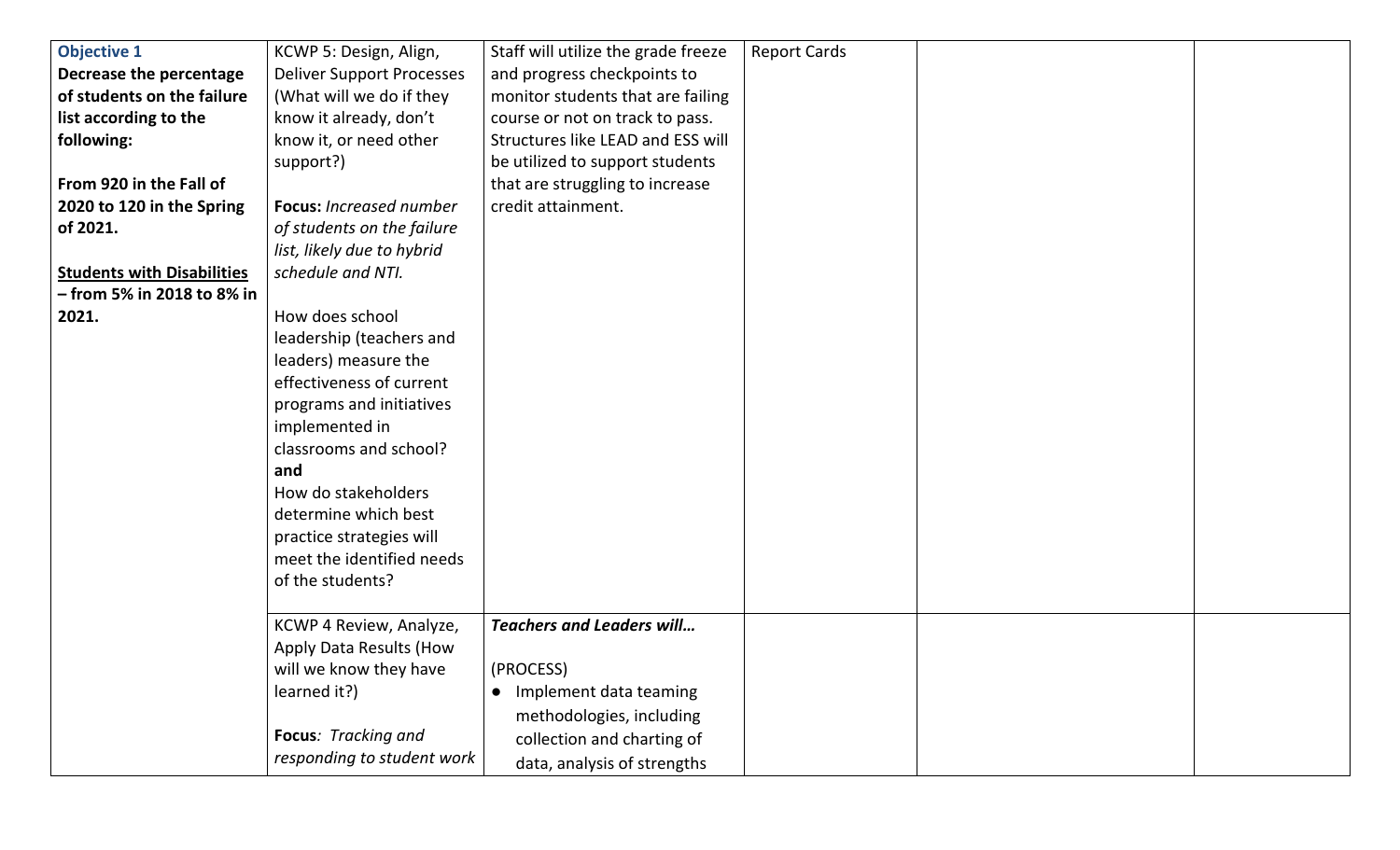| performance and<br>submission.<br>What systems are in place<br>to ensure that student<br>data is collected, analyzed,<br>and being used to drive<br>classroom instruction? | and obstacles to student<br>learning.<br>Develop a CONTINGENCY<br>$\bullet$<br>protocol and<br>monitoring/documentation<br>tool for tiered intervention<br>movement considerations<br>specifically as it relates to NTI<br>and the HYBRID Schedule.<br><b>Establish communication</b><br>$\bullet$<br>protocols for<br>parents/guardians regarding<br>placement and progress in<br>intervention support systems. |  |  |
|----------------------------------------------------------------------------------------------------------------------------------------------------------------------------|------------------------------------------------------------------------------------------------------------------------------------------------------------------------------------------------------------------------------------------------------------------------------------------------------------------------------------------------------------------------------------------------------------------|--|--|
|                                                                                                                                                                            | Develop a tracking system for<br>$\bullet$<br>monitoring of student<br>achievement progress by<br>learning target and by<br>standard rather than work<br>flow.                                                                                                                                                                                                                                                   |  |  |
|                                                                                                                                                                            | (PRACTICES)<br>Enable student voice<br>opportunities for instructional<br>improvements in light of the<br>Hybrid Schedule and NTI.<br>· Assure consideration and<br>addressment of non-academic<br>barriers to learning.                                                                                                                                                                                         |  |  |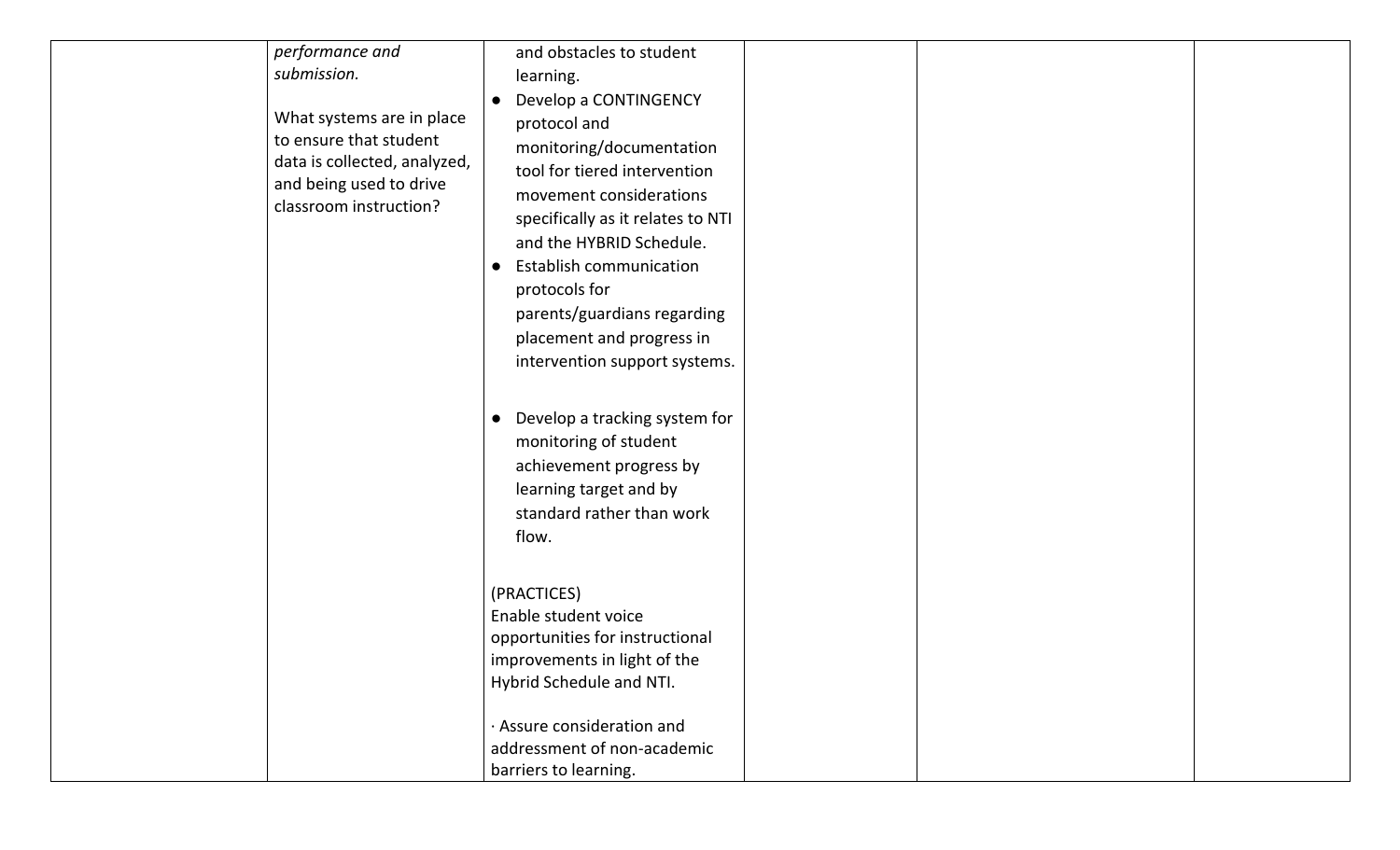| Create intentional opportunities  |  |
|-----------------------------------|--|
| for students to receive and offer |  |
| effective feedback during         |  |
| learning.                         |  |
|                                   |  |
|                                   |  |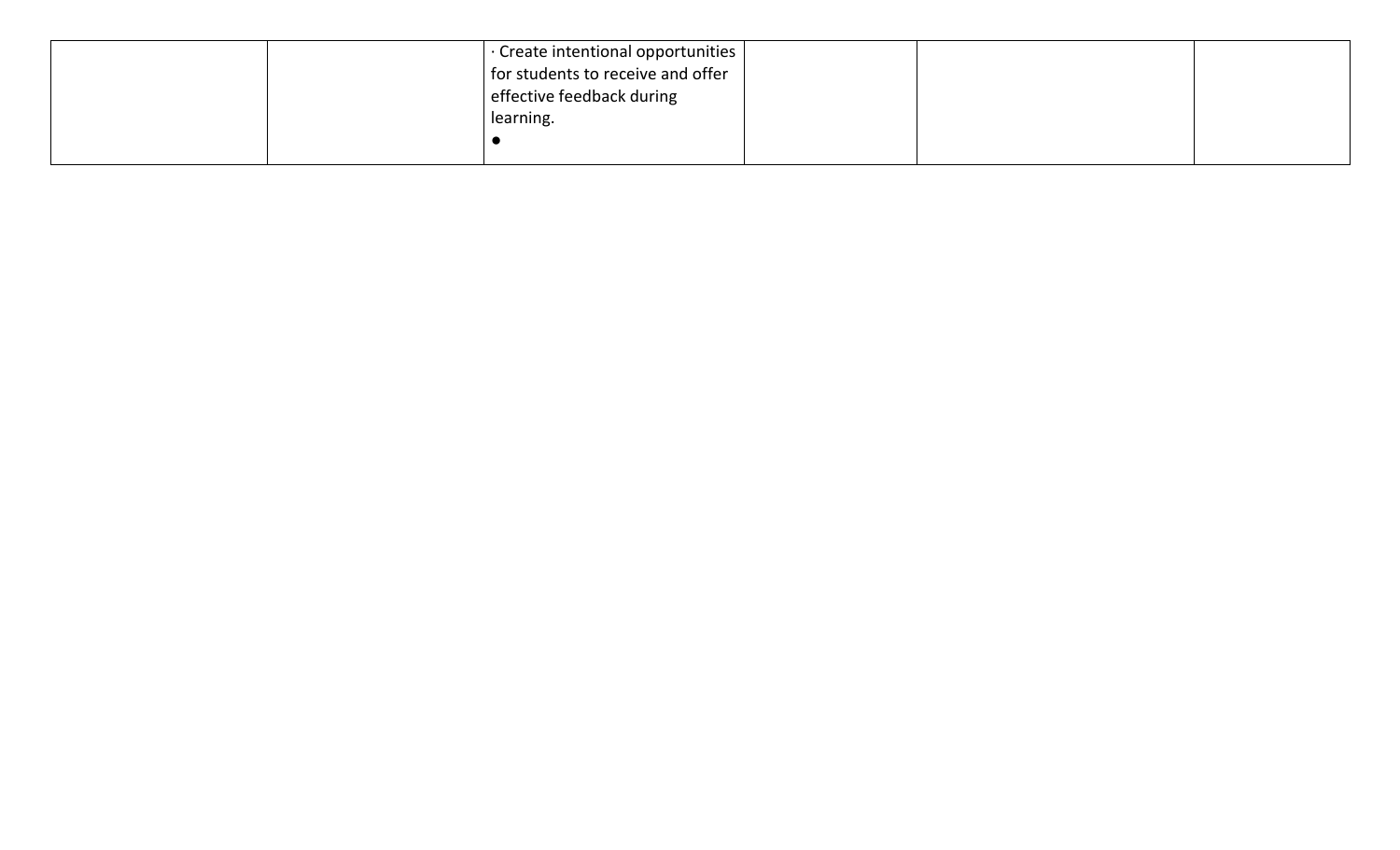# **5: Graduation Rate**

**Goal 5 (State your graduation rate goal.): Increase the 4 year graduation rate for all students from 96.5% in 2020 to 99% by 2024 and by demographic groups according to the following:** 

| <b>Groups</b>           | 2020 Actual        | 2021            | 2022     | 2023 | 2024 |
|-------------------------|--------------------|-----------------|----------|------|------|
| <b>African American</b> | ົ^ 1<br><b>.</b> ، | 96.5            | ດ¬       | 07   | 97.8 |
| <b>Hispanic</b>         | 90.3               | --              | ∩г<br>-- |      | --   |
| <b>Disabled</b>         | $\sim$<br>02.0     | <u>__</u><br>၀၁ | 86       | ັ    | 88   |

| <b>Objective</b>               | <b>Strategy</b>          | <b>Activities</b>                  | <b>Measure of Success</b> | <b>Progress Monitoring</b> | <b>Funding</b> |
|--------------------------------|--------------------------|------------------------------------|---------------------------|----------------------------|----------------|
| <b>Objective 1</b>             | KCWP 1: Design and       | Increase academic and career       | <b>Master Schedule</b>    |                            |                |
| Increase the graduation        | Deploy Standards (What   | readiness implementation and       | ARC - IEP Plans           |                            |                |
| rate for students for          | should students know and | programming through master         | <b>ELL Service Plans</b>  |                            |                |
| African American, Hispanic     | be able to do?)          | scheduling input from advising     |                           |                            |                |
| and Students with              |                          | conferences.                       |                           |                            |                |
| Disabilities according to:     |                          | Students will enter OCHS with an   | Successful transition     |                            |                |
|                                |                          | orientation meeting to begin       | to high school            |                            |                |
| <b>African American</b> – from |                          | planning and implementing their    | <b>Promotion Rate</b>     |                            |                |
| 91.7% in 2020 to 96.5% in      |                          | four-year scheduling plan.         | <b>CCR Measure</b>        |                            |                |
| 2021.                          |                          | Students in grades 9, 10 & 11 will |                           |                            |                |
|                                |                          | attend group scheduling sessions   |                           |                            |                |
| Hispanic – from 90.3% in       |                          | during their Advisory Class.       |                           |                            |                |
| 2020 to 95% in 2021.           |                          | Students may also sign up for an   |                           |                            |                |
|                                |                          | individual scheduling meeting      |                           |                            |                |
| Disabled - 82.8% in 2020       |                          | with their school counselor as     |                           |                            |                |
| to 85% in 2021.                |                          | needed. In addition students are   |                           |                            |                |
|                                |                          | encouraged to consult with the     |                           |                            |                |
|                                |                          | current teachers for course        |                           |                            |                |
|                                |                          | recommendations when               |                           |                            |                |
|                                |                          | scheduling for the next academic   |                           |                            |                |
|                                |                          | year. Students will be scheduled   |                           |                            |                |
|                                |                          | in the appropriate academic and    |                           |                            |                |